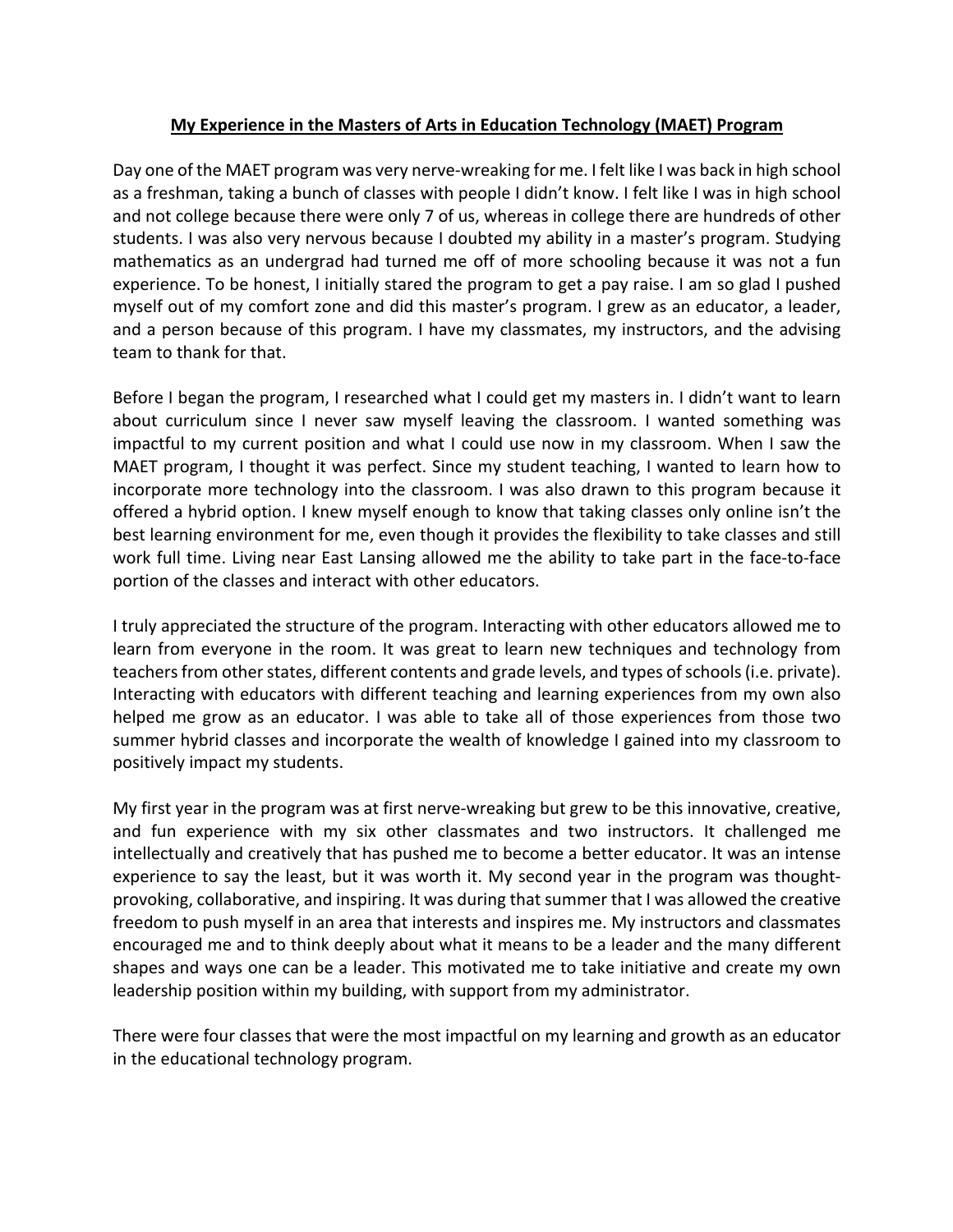CEP 810: Teaching for Understanding with Technology & CEP 811: Adapting Innovative Technologies in Education

During these classes, I learned about TPACK. TPACK is technology, pedagogical, and content knowledge. It is the foundation for educational technology. It is how we can incorporate technology into the classroom in a way that fosters learning and increases a student's understanding. The goal is to find the sweet spot where content knowledge, pedagogical knowledge, and technological knowledge overlap to create the ideal learning environment for the student. When I first began this program, I wanted to incorporate technology just to incorporate it. I thought it would be cool to use computers in the classroom. I quickly learned from this class that incorporating technology just for technology sake was not the point. I began to think more deeply about what technology I was using and the purpose it was serving. What were the students to learn? How does the technology foster this growth in knowledge better than direct instruction, group discussion, or exploratory assignment? What technology do I want to use? Is this the best fit or is there something else that works better? All of these questions go through my mind now as I begin to plan lessons that incorporate technology.

I also am picky about what technology I chose to use. The biggest takeaway from these classes is rethinking what is technology. When we think about technology, we usually think about digital technology that require the use of an iPad or a computer. However, these classes have expanded my thinking to technology outside of just digital technology. Consider this: most math classes have students practice example problems with pencil and paper. A change in pace would be to have students use mini whiteboards to show their work and thinking. In this instance, the whiteboard would be the technology that helps foster student thinking and learning. It doesn't take away from it because just as they would with pencil and paper, they are practicing the math problems and critical thinking skills. And what student doesn't enjoy writing on a whiteboard? I am an advocate for using technology and providing students with hands-on learning; thus I spend a lot of time researching and playing around with a new piece before I present it to my students. Because sometimes we as educators get so caught up feeling like we have to use digital technology that we forget about other things that are also considered technology that will enhance our students learning.

Gifted with a set of thirty Chromebooks, my focus began to be on how to thoughtfully incorporate digital technology into my classroom. The content knowledge I want to them to understand and gain mastery in determines what piece of technology I use. If the goal is for students to learn a new topic, Desmos allows them to work at their own pace and explore, but also allows for teacher intervention to focus them in on a particular topic. If I want to survey students on what they understand, Plickers is more useful. If I want students to be able to play a game but still work at their own pace, Quizizz or Gimkit is more appropriate than Kahoot. For a more hands on application, we used TinkerCAD to create scale dimensions and models of an object. At the end of the day, the goal is for student learning and understanding to increase with the addition of technology. If it takes away from it, then technology is not appropriate the lesson.

## CEP 822: Approaches to Educational Research & CEP 815: Technology and Leadership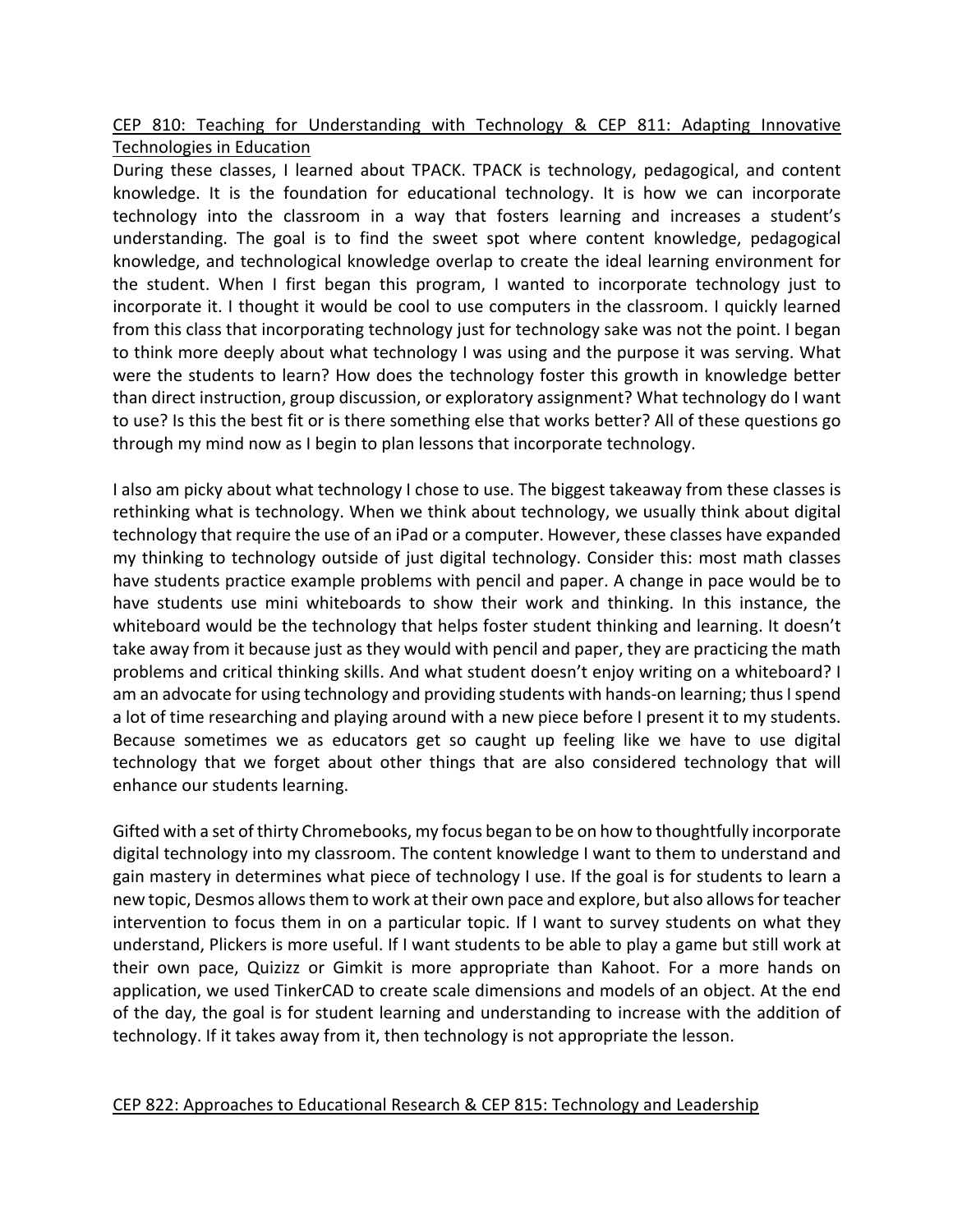These two classes had the greatest impact on my future as an educator. Prior to these classes, I had never thought about being a leader. My only goal was to become Teacher of the Year (which it still is). I mostly focused on my relationships with students and teaching my content knowledge. I didn't think further past this or about being a leader. I didn't see myself as a leader. I didn't think I could be without being an administrator. These classes pushed me to discover what it meant to be a leader without leaving the classroom. I have no aspirations to be an administrator or to leave the classroom. I aspire to be that teacher that is passionate about their students and refuses to retire. Yes, I want to be that teacher that the entire building says they will die in their classroom because they care so much about their students. As I took these classes, that was always at the back of my mind. I thought about the relationships I had built with my students. I have great relationship with my students because I have genuine conversations with them on a more personal level. Most of my female students come to me when they want advice, need guidance, or support. I want to do more to help them blossom and grow into the successful women they aspire to be. However, during class my job is to teach the content. I don't get to spend days just talking to them. I realized that I wanted to mentor them since we already had a relationship.

I am grateful to my instructors to allowing me to freedom to explore this more. It had been an idea that had been stirring around in my head for a few months. These two classes allowed me the time and space to do though-provoking research into this. This is where my idea to start a mentoring program formed. My research paper was about the impact mentoring has on my demographic: at-risk, inner city, female students of color. In a TED Talk style of presentation, I presented my ideas about how I wish to be a leader within my school and community. The feedback and response from my instructors and classmates motivated me even more to see myself as a leader. I felt that much more inspired to being laying the foundation to start this program in my building. They even gave me the idea of potentially expanding the program to all of the high schools within my district. I appreciate these classes, my instructors, and my classmates because I was able to take a seed of an idea and grow it. After I graduate, the goal is to start the program with a small group of students.

Not only did the freedom to research and being to formulate a mentoring program help me to feel inspired about being a leader, but a class discussion also pushed me to see me as a leader. In one of our discussions, Michigan Association for Computer Users in Learning (MACUL) was mentioned as great organization to join for leaders in educational technology. I began to look into it and saw they were having a conference coming up in Detroit. Without hesitation, I signed up to attend. This invaluable experience was something that inspired me even more. I not only walked away with new tech tools to add to my ever growing toolbox, I felt like I needed to share all of this knowledge with my colleagues. Before school started, I approached my administrator to see if I would be allowed time during professional development meetings to give "tech talks." With enthusiasm, he built it into the schedule twice a month for this to happen. I believe that without being in these classes during the summer, and not having heard about MACUL, I would have never taken the initiative to become a leader within my building. I now regularly help my colleagues with questions about technology and am known as the "tech guru" for my building. Even before I graduated with my degree, I am putting my degree to work and working towards a new goal of being a technology coach.